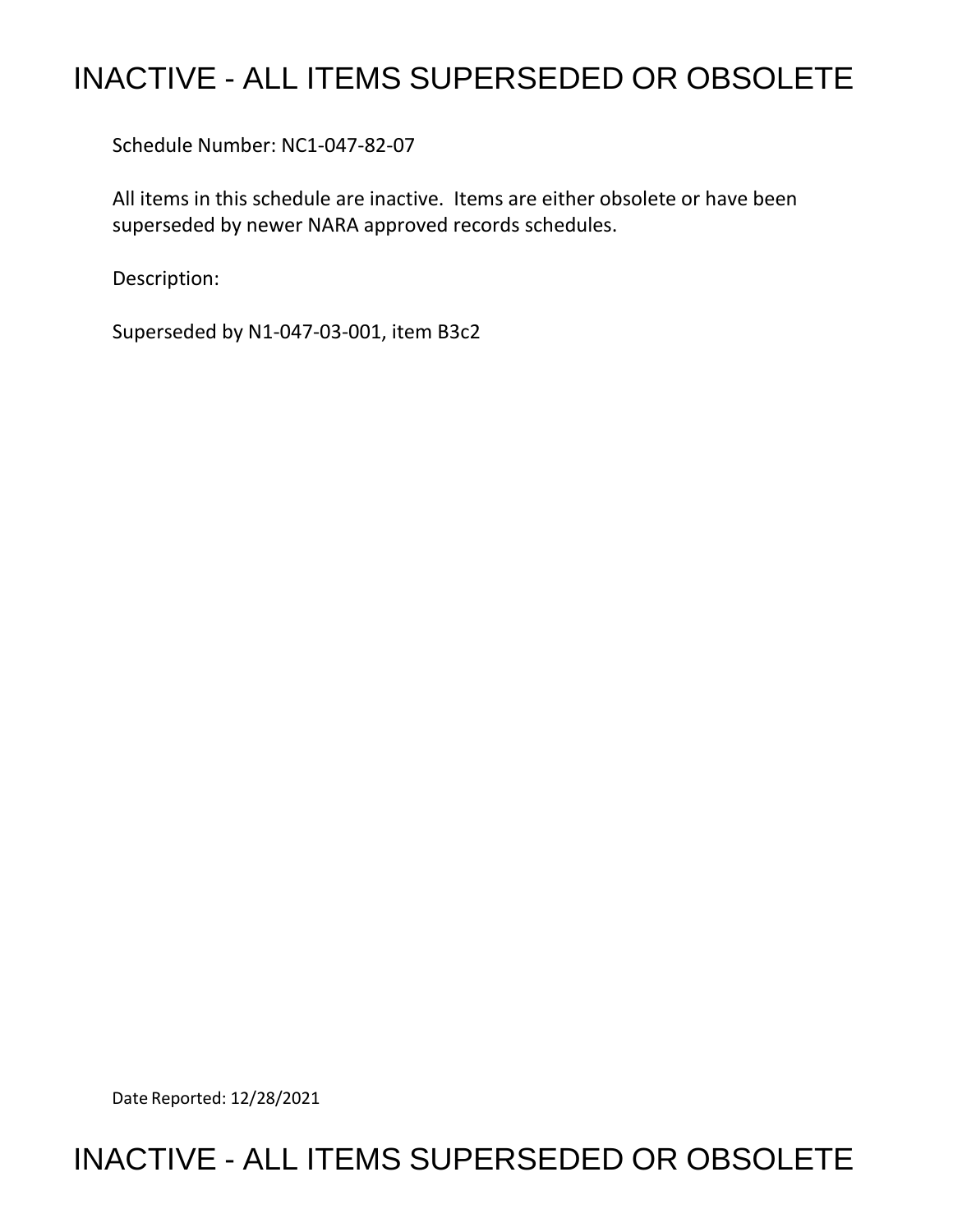|                                   |                                                                                                                                                                                                                                                                                                                         |                 |                                                                                                                                             | $M4$ $M4$                  |  |  |
|-----------------------------------|-------------------------------------------------------------------------------------------------------------------------------------------------------------------------------------------------------------------------------------------------------------------------------------------------------------------------|-----------------|---------------------------------------------------------------------------------------------------------------------------------------------|----------------------------|--|--|
|                                   | REQUEST FOR RECORDS DISPOSITION AUTHORITY                                                                                                                                                                                                                                                                               |                 |                                                                                                                                             | LEAVE BLANK                |  |  |
|                                   | (See Instructions on reverse)                                                                                                                                                                                                                                                                                           |                 | JOB NO                                                                                                                                      |                            |  |  |
|                                   |                                                                                                                                                                                                                                                                                                                         | с               | $NC1 - 47 - 82 - 7$                                                                                                                         |                            |  |  |
|                                   | TO: GENERAL SERVICES ADMINISTRATION,<br>NATIONAL ARCHIVES AND RECORDS SERVICE, WASHINGTON, DC 20408                                                                                                                                                                                                                     |                 | DATE RECEIVED                                                                                                                               |                            |  |  |
| 1. FROM (AGENCY OR ESTABLISHMENT) |                                                                                                                                                                                                                                                                                                                         |                 | March 4, 1982                                                                                                                               |                            |  |  |
| HHS                               |                                                                                                                                                                                                                                                                                                                         |                 | NOTIFICATION TO AGENCY                                                                                                                      |                            |  |  |
| 2. MAJOR SUBDIVISION              |                                                                                                                                                                                                                                                                                                                         |                 |                                                                                                                                             |                            |  |  |
| <b>SSA</b>                        |                                                                                                                                                                                                                                                                                                                         |                 | to a curdance with the prus signs of 44 U.S.C. 3303a the disposal re-<br>quest, including amendments. Is approved except for items that may |                            |  |  |
| 3. MINOR SUBDIVISION              |                                                                                                                                                                                                                                                                                                                         |                 | de stamped. discosal not approved to "withdrawn" in automn 10.                                                                              |                            |  |  |
|                                   | Office of Central Operations                                                                                                                                                                                                                                                                                            |                 |                                                                                                                                             |                            |  |  |
|                                   | 4. NAME OF PERSON WITH WHOM TO CONFER                                                                                                                                                                                                                                                                                   | 5. TEL EXT      |                                                                                                                                             |                            |  |  |
| Ernest P. Lardieri                |                                                                                                                                                                                                                                                                                                                         | 594-5770        |                                                                                                                                             |                            |  |  |
|                                   | 6. CERTIFICATE OF AGENCY REPRESENTATIVE                                                                                                                                                                                                                                                                                 |                 |                                                                                                                                             |                            |  |  |
|                                   | I hereby certify that I am authorized to act for this agency in matters pertaining to the disposal of the agency's records;<br>that the records proposed for disposal in this Request of _1_ page(s) are not now needed for the business of<br>this agency or will not be needed after the retention periods specified. |                 |                                                                                                                                             |                            |  |  |
|                                   | A Request for immediate disposal.<br><b>B</b> Request for disposal after a specified period of time or request for permanent<br>retention.                                                                                                                                                                              |                 |                                                                                                                                             |                            |  |  |
| C. DATE<br>2/22/82                | D. SIGNATURE OF AGENCY REPRESENTATIVE<br>Georre                                                                                                                                                                                                                                                                         | <b>E. TITLE</b> | Department Records Management Officer                                                                                                       |                            |  |  |
| 7.<br>ITEM NO.                    | 8. DESCRIPTION OF ITEM<br>(With Inclusive Dates or Retention Periods)                                                                                                                                                                                                                                                   |                 | 9.<br>SAMPLE OR<br>JOB NO.                                                                                                                  | 10.<br><b>ACTION TAKEN</b> |  |  |
|                                   | Records Retention and Disposal Schedule<br>Central Operations File                                                                                                                                                                                                                                                      |                 |                                                                                                                                             |                            |  |  |
|                                   | hadacamataseten Denwoonen                                                                                                                                                                                                                                                                                               |                 |                                                                                                                                             |                            |  |  |

 $115 - 107$ 

| Redetermination Documents                                                 | OCO,                                                                                                                          |  |
|---------------------------------------------------------------------------|-------------------------------------------------------------------------------------------------------------------------------|--|
| Forms SSA-8202, Statement for Determining Continuing Eligi-Appendu C,     |                                                                                                                               |  |
| bility for SSI Payments (Shortened version), or its equiva- <i>Hem</i> /5 |                                                                                                                               |  |
| lents, used to record information upon which a determination              |                                                                                                                               |  |
| is made to an SSI recipient's continuing eligibility for                  |                                                                                                                               |  |
| payments. The forms are designed to indicate whether there                |                                                                                                                               |  |
| have been any changes since conversion or initial filing                  |                                                                                                                               |  |
| which would affect eligibility and/or payment amounts. They               |                                                                                                                               |  |
| are retained for program integrity purposes. Note: Any                    |                                                                                                                               |  |
| additional evidence upon which a redetermination is based                 |                                                                                                                               |  |
| should be retained in the same manner as the Form SSA-8202.               |                                                                                                                               |  |
| 1. Servicing Office                                                       |                                                                                                                               |  |
| Transfer to the Folder Staging Operation (FSO)                            |                                                                                                                               |  |
| after 90 days. Exception: If recommendation is                            |                                                                                                                               |  |
| pending, retain until the decision has been made                          |                                                                                                                               |  |
| and the period for requesting a hearing has expired                       |                                                                                                                               |  |
| and then forward to the reviewing office.                                 |                                                                                                                               |  |
| 2. FSO                                                                    |                                                                                                                               |  |
| Transfer to the servicing FRC. Destroy when 5<br>years old.               |                                                                                                                               |  |
| Out: 226-82: K.T.A<br>NCW, SNC-C & Azera                                  | <b>STANDARD FORM 115</b><br>Revised April, 1975<br>Prescribed by General Services<br>Administration<br>FPMR (41 CFR) 101-11.4 |  |
| MASS DAM CHANGE SHEET NOT REDAIRED                                        |                                                                                                                               |  |